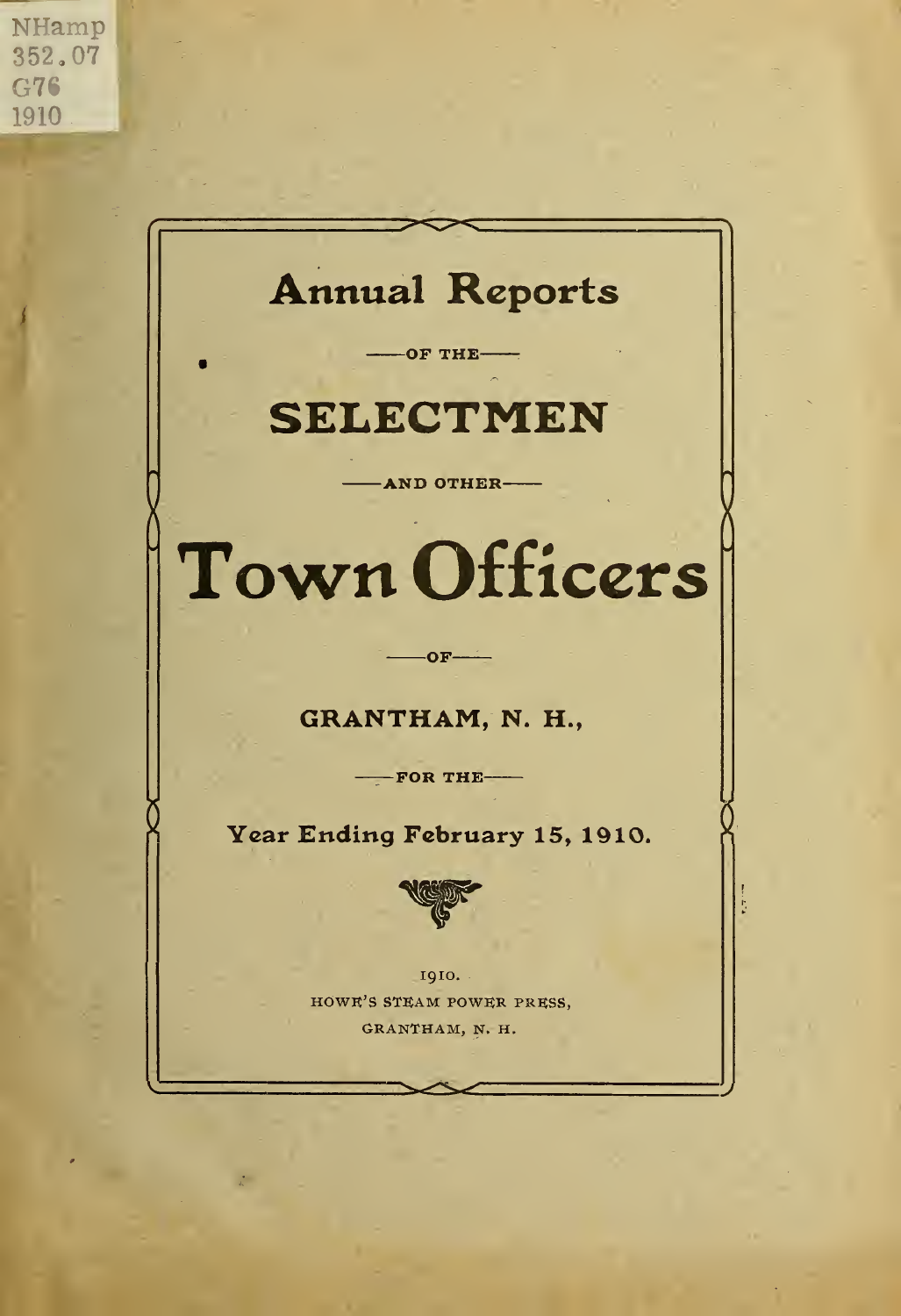# NEWPORT'S BUSY DRUG STORE



TS a duty you owe yourself to buy Drugs and Medicine at a Reliable Drug Store, where you get what you call for with no substitution or attempt to sell 'something just as good."

You are assured of Purity of Drugs and Accuracy in Compounding if you bring your Prescriptions and Family Receipts or Formulars to us. Our stock of Drugs and Chemicals is the most complete of any in this section.

A complete Drug Store is ours with the largest line of Sundries, Syringes, Atomizers, Brushes, Stationery, Confectionery, Perfumery, Post Cards, Cigars and Tobacco in Sullivan Co.

It has been over 40 years since this store was established under the Square Deal Policy and we shall endeavor to make it our policy in the future.

We Have the Sullivan Co. Agency for <sup>&</sup>lt;^^^^^P^!lli§) Indian Motocycles

combining more up-to-date features and improvements than any other machine in the world. We have the <sup>1910</sup> Model on display and would be pleased to demonstrate its possibilities to any one.<br> **EXECUTE:** Write for catalog and full particulars at once.

#### Hurd & Bronson,

Registered Druggists,  $\blacksquare$  Newport, N. H.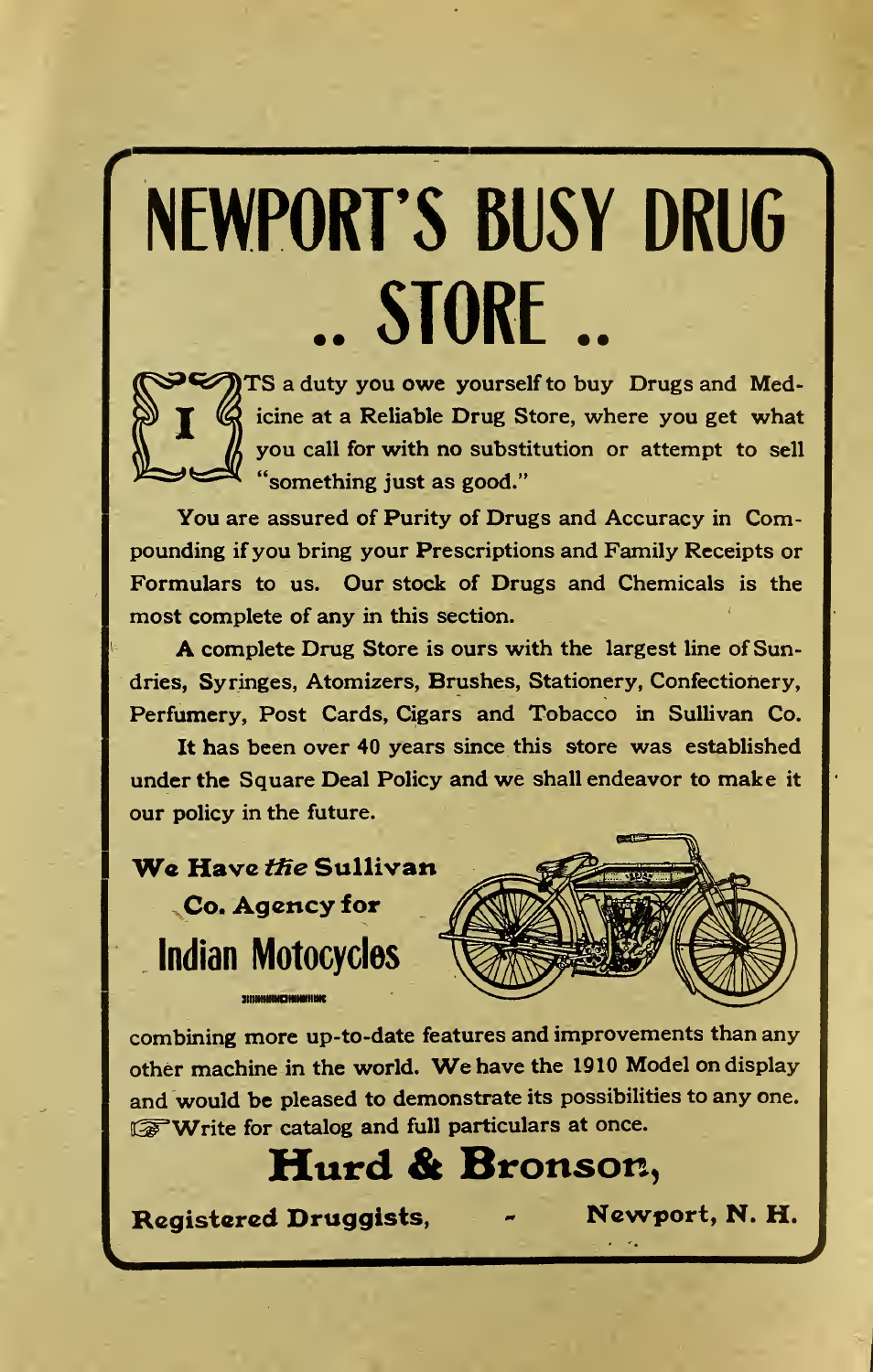#### Annual Reports

 $--$ OF THE $--$ 

#### SELECTMEN

#### -AND OTHER-

# Town Officers

#### GRANTHAM, N. H.,

 $-$ OF $-$ 

 $-$ FOR THE- $-$ 

Year Ending February 15, 1910.



1910. HOWR'S STEAM POWER PRESS, GRANTHAM, N. H.

University of New Hampshire Library

÷.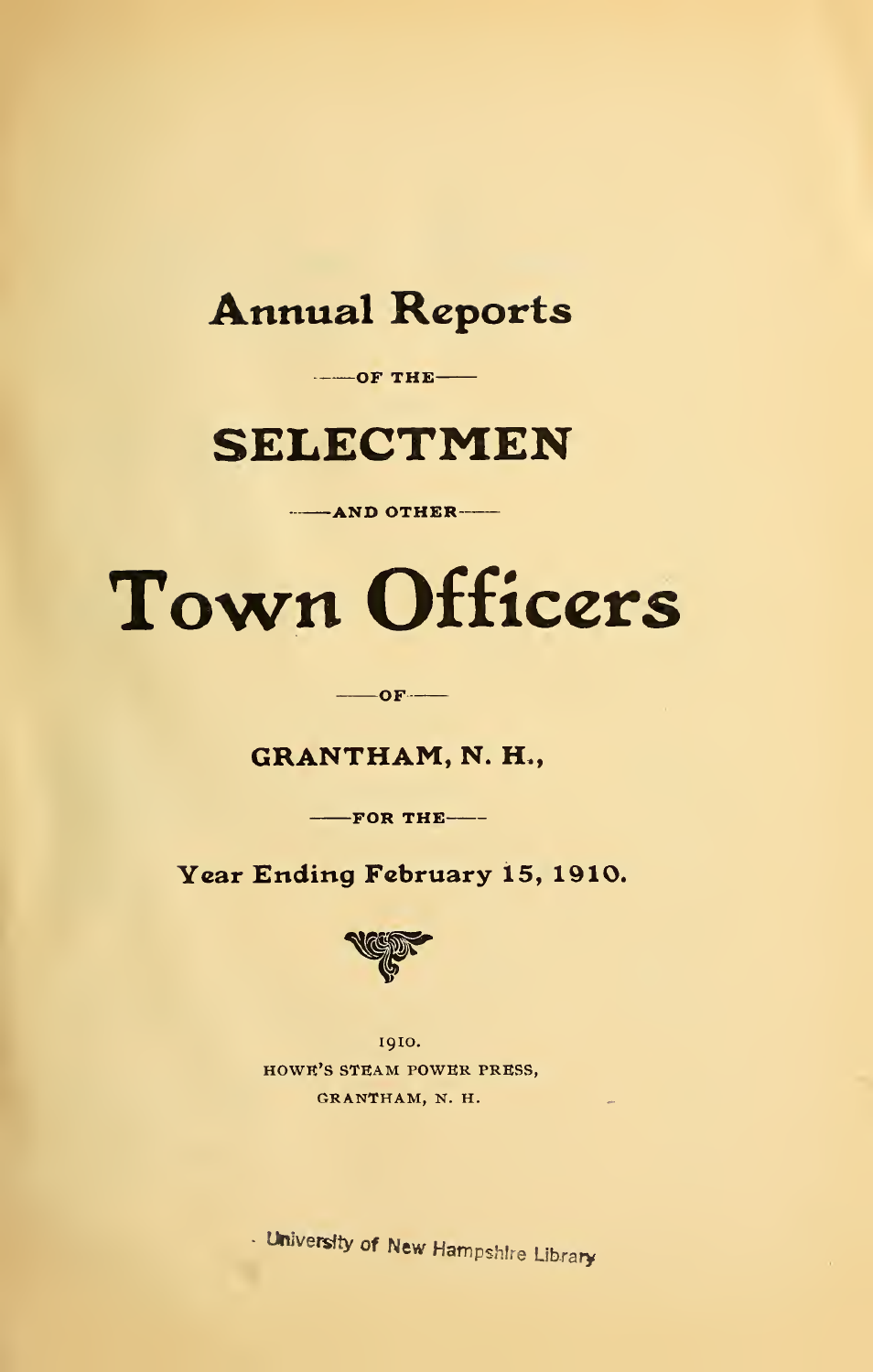

Digitized by the Internet Archive in 2011 with funding from Boston Library Consortium Member Libraries

http://www.archive.org/details/annualreportofto1910gran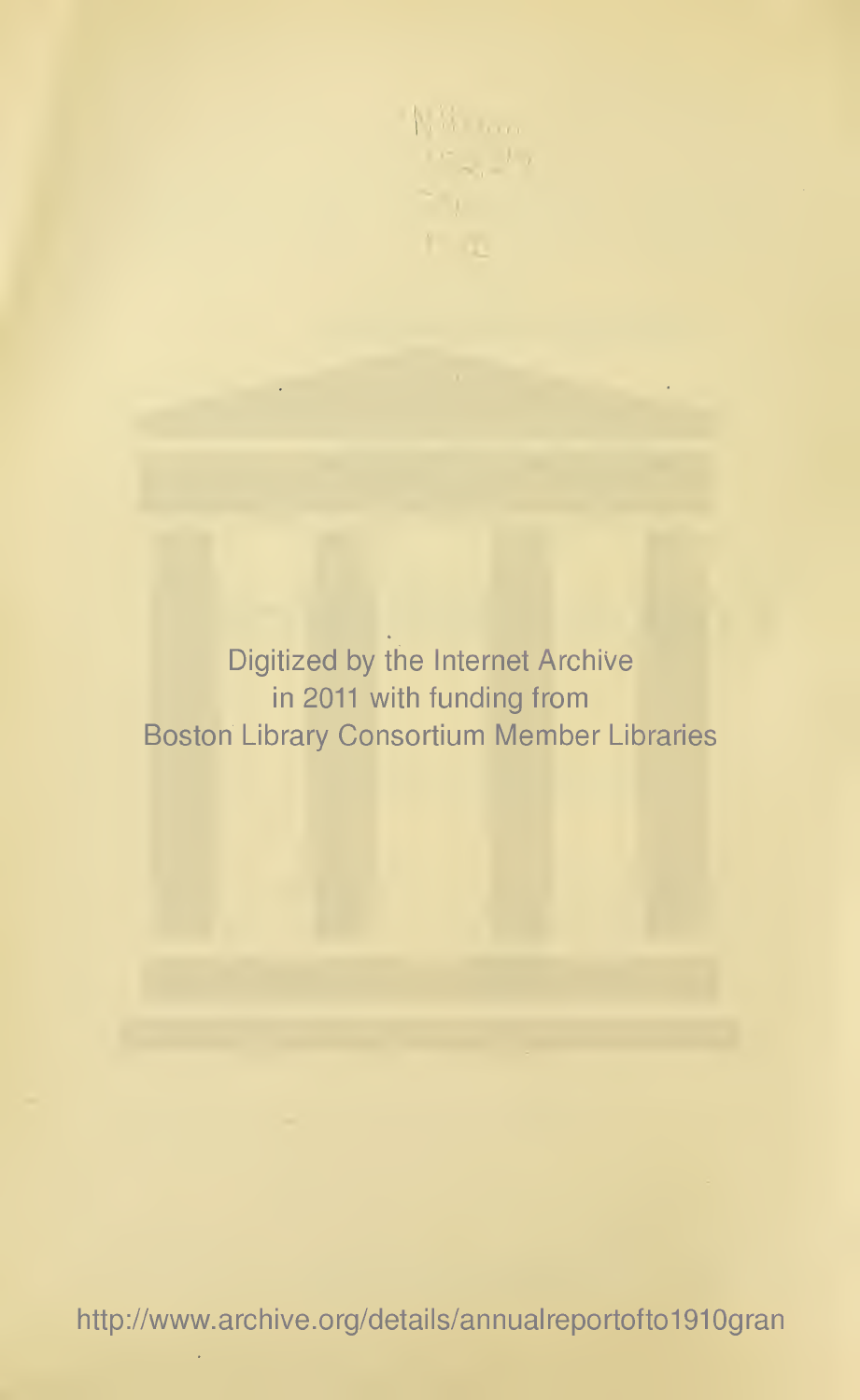# Selectmen's Report

For the Year Ending February 15, 1910.

| Taxes assessed April 1, 1909 |             |        |                                          | *4,772 52  |       |
|------------------------------|-------------|--------|------------------------------------------|------------|-------|
|                              |             |        | <b>ASSETS</b>                            |            |       |
| Taxes due on 1904 book       |             |        |                                          | \$1261     |       |
| , ,                          | $1905$ book |        |                                          |            | 7.48  |
| , ,                          | $1906$ book |        |                                          | 28 35      |       |
| ,7                           | 1907 book   |        |                                          | 54 26      |       |
| , ,                          | $1908$ book |        |                                          | 80 11      |       |
| , 2, 3                       | $1909$ book |        |                                          | 490 30     |       |
| In hands of treasurer        |             |        |                                          | 1,059 17   |       |
|                              |             |        | Total,                                   | \$1,732 28 |       |
|                              |             |        | <b>LIABILITIES</b>                       |            |       |
|                              |             |        | DUE ON FUNDS                             |            |       |
| School fund                  |             |        |                                          | \$473 00   |       |
|                              |             |        | Dunbar Hill cemetery fund, Hayward lot   | 400 00     |       |
| East Grantham                |             | ,1     | Wm. Howe lot                             |            | 50 00 |
| , 2)                         |             | , 2)   | Jonathan Brown lot                       | 150 00     |       |
|                              |             |        | Amount in town treasury unexpended for   |            |       |
|                              |             |        | permanent improvement                    | 299 81     |       |
|                              |             |        | Total,                                   | \$1,372 81 |       |
|                              |             |        | Due from State for permanent improvement | *299 81    |       |
|                              |             |        | <b>ABATEMENTS</b>                        |            |       |
| Call, Hial Estate, 1906 book |             |        |                                          | 头          | 53    |
| Capron, Ernest               |             | - 1907 |                                          |            | 1 74  |
| Smith, E. M.                 |             |        |                                          |            | 4 79  |
| Call, Hial, Estate           |             |        |                                          |            | 52    |
| Crooker, L. A.               |             |        |                                          |            | 1 31  |
|                              |             |        |                                          |            |       |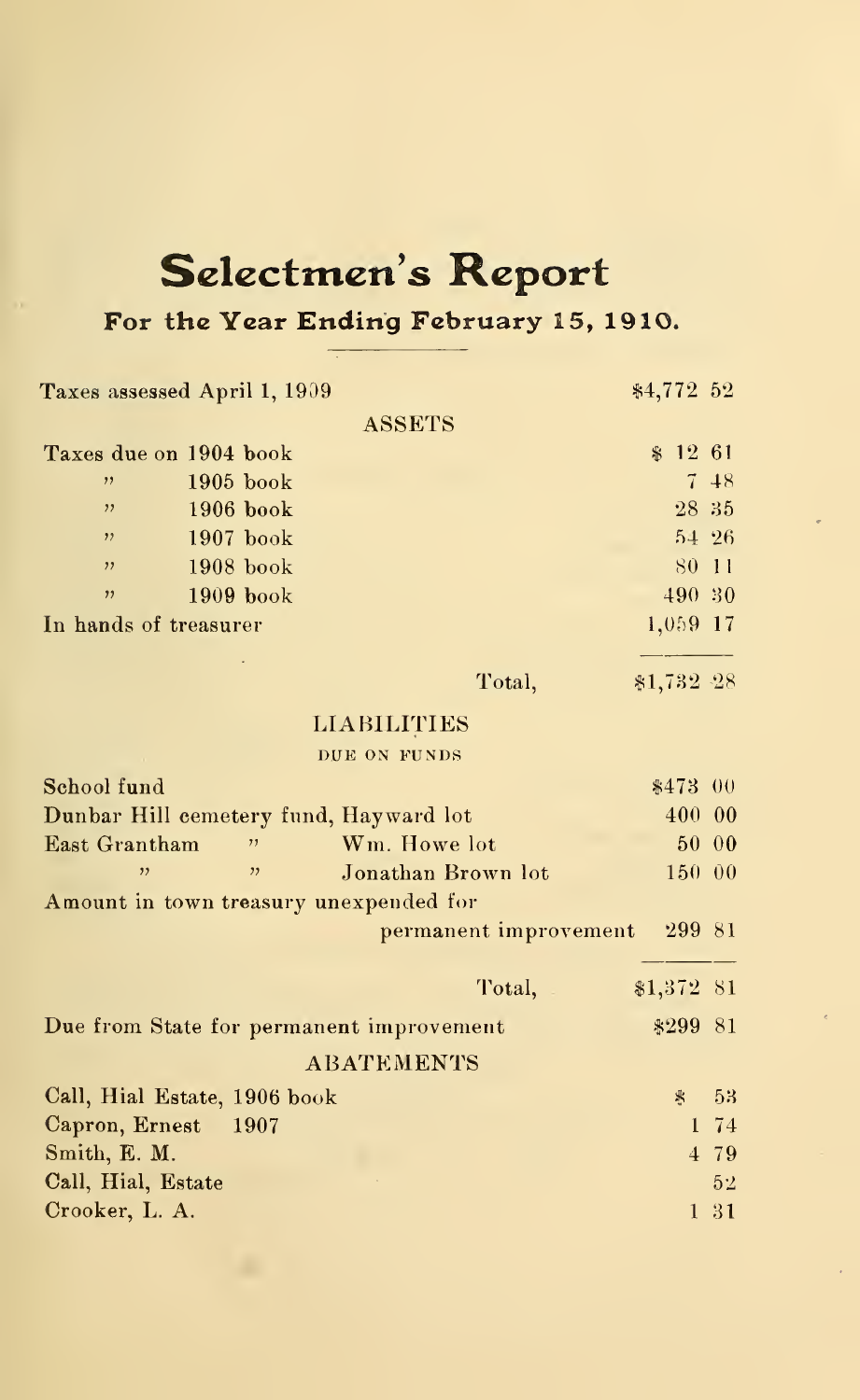| Hastings, Mary A., estate 1908 | $$2\ 24$ |          |
|--------------------------------|----------|----------|
| Merrill, J. II.                |          | $6 \t16$ |
| Call, Hial, estate             |          | 70       |
| $\epsilon$<br>Crooker, L. A.   |          | $1\;40$  |
| Thompson, J. G., overtax 1909  |          | 2 35     |
|                                |          |          |

Total,  $$21\,74$ 

#### SCHOOL MONEY

| Required by law               |        | \$41250   |      |
|-------------------------------|--------|-----------|------|
| Literary fund                 |        | 34 10     |      |
| Int. on school fund           |        | 14 20     |      |
| Dog license                   |        | 66 47     |      |
| In hands of town              |        |           | 6 60 |
| Raised at school meeting      |        | 150 00    |      |
| Raised to pay school officers |        | 35 00     |      |
|                               |        |           |      |
| ×                             | Total, | *718 87   |      |
| School orders drawn           |        | \$51765   |      |
|                               |        |           |      |
| Due school district           |        | \$201~~22 |      |
| on leases<br>, ,              |        | 27 00     |      |
| on dog license<br>, ,         |        | 59 00     |      |
|                               |        |           |      |

#### MEMORANDUM OF TOWN PROPERTY

Library, <sup>1</sup> road machine, <sup>1</sup> hearse, hearse and road machine house, 2 snow rollers, <sup>1</sup> road roller, <sup>1</sup> road plow, <sup>1</sup> scraper.

Respectfully submitted,

PERLEY WALKER,

D. D. THORNTON,

#### D. J. RENEY,

Selectmen of Grantham.

 $-4-$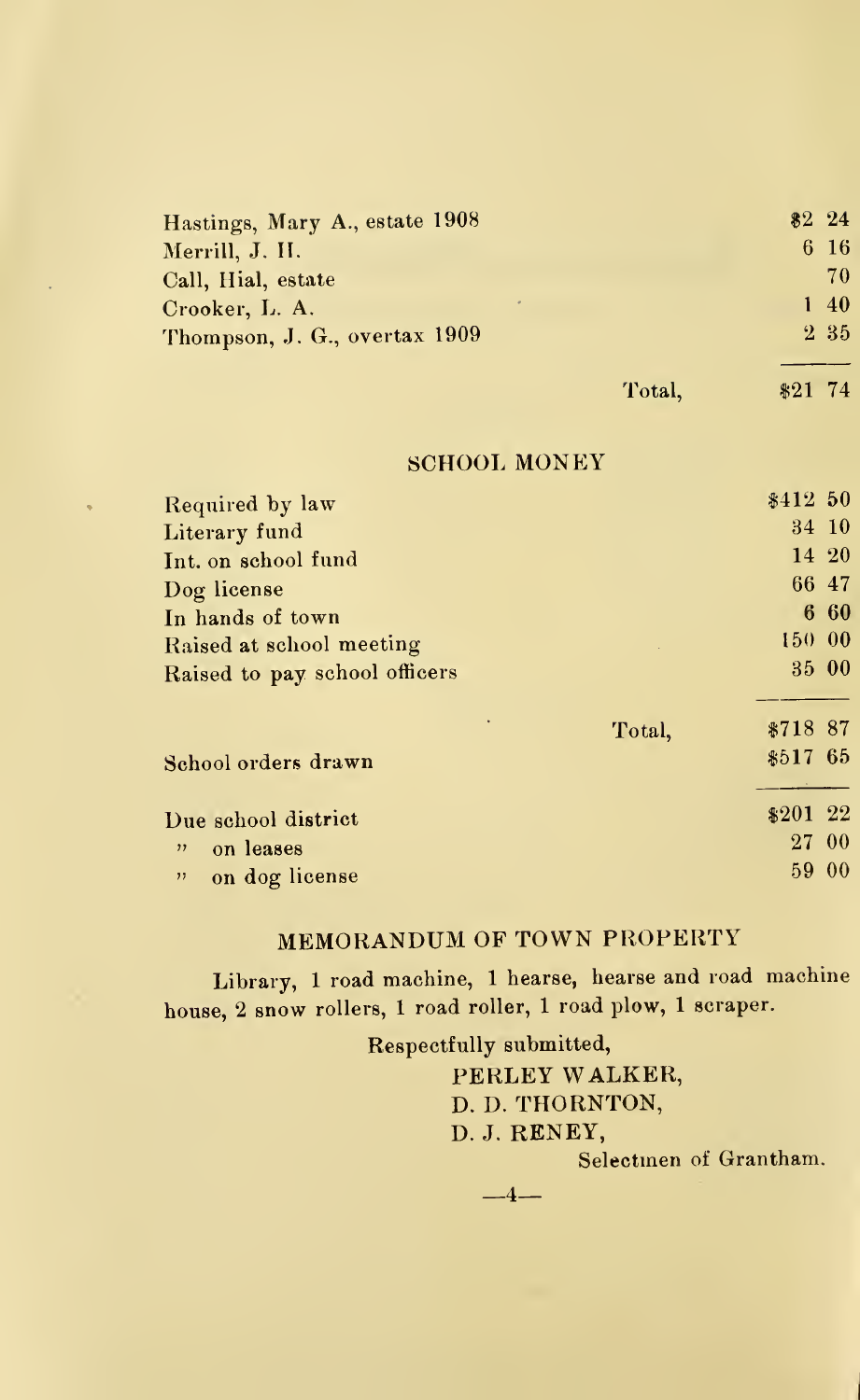# Treasurer's Report

| Dr.                                            |            |      |
|------------------------------------------------|------------|------|
| Reed of former treasurer                       | $\ast$     | 4 39 |
| State literary fund                            | 34 10      |      |
| Savings bank tax                               | /14176     |      |
| Railroad tax                                   | 132 60     |      |
| Borrowed money                                 | 700 00     |      |
| Town Clerk, dog licenses                       | 69 00      |      |
| County of Sullivan, pauper bills               | 46 45      |      |
| J. B. Green, dynamite sold                     |            | 2 00 |
| J. M. Hastings, interest on several tax books  |            | 500  |
| J. M. Hastings, coll. 1905 book                | 12 43      |      |
| 1906<br>,,                                     | 47 57      |      |
| 1907<br>, ,                                    | 36 80      |      |
| 1908<br>, 2, 3                                 | 149 66     |      |
| 1909<br>, 2                                    | 4,279 78   |      |
| Total,                                         | \$5,661 54 |      |
| Cr.                                            |            |      |
| Paid State tax                                 | \$440~00   |      |
| County tax                                     | 461 94     |      |
| Road agent                                     | 1,411 98   |      |
| School treasurer                               | 536 70     |      |
| SUPPORT OF POOR, COUNTY CHARGES                |            |      |
| Paid N. C. Thornton, board of Purmort children | \$200      |      |
| and doctor for<br>,,<br>, ,                    |            |      |
| H. W. Thornton, old bill                       | 26 45      |      |
| Total,                                         | \$46 45    |      |
| $-5-$                                          |            |      |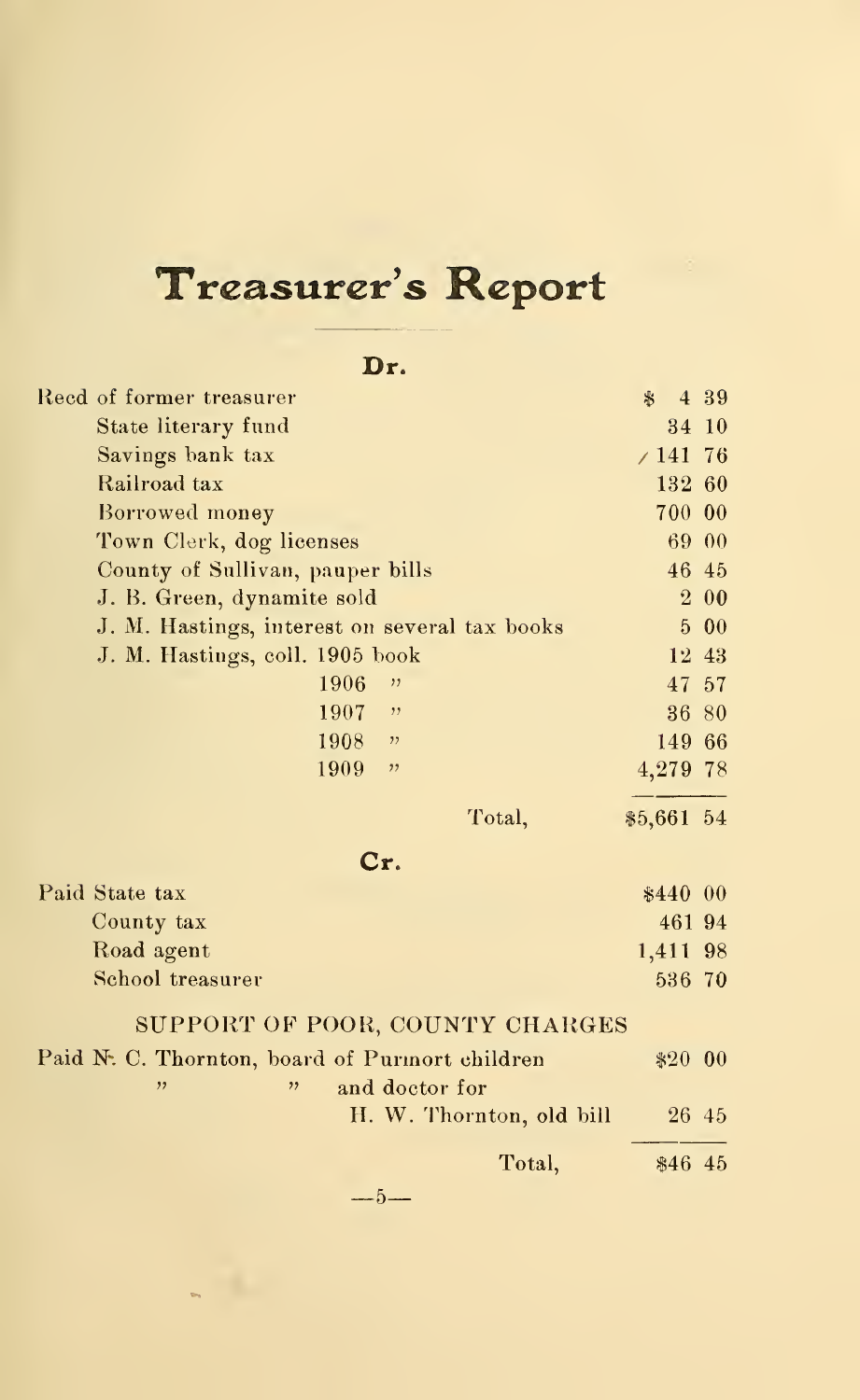#### MISCELLANEOUS BILLS

 $\epsilon$ 

| Paid J. M. Howe, printing 1908 reports          | \$2000 |                  |
|-------------------------------------------------|--------|------------------|
| license on thirty dogs<br>22                    |        | 600              |
| Dr. F. P. Claggett, return of births and deaths |        | $1\,25$          |
| Lovell's Drug Store, tax book and blanks        |        | $1\ \ 00$        |
| F. G. Whitney, care of hearse                   |        | $4\overline{00}$ |
| broom for town-house<br>22                      |        | 30               |
| W. P. Walker, putting wood in library           |        | $1\ \ 00$        |
| Perley Walker, postage and telephoning          |        | $2\overline{00}$ |
| keeping tramps<br>, 2, 3                        |        | 10 00            |
| wood for library<br>, ,                         |        | 400              |
| J. M. Howe, return of births and deaths         |        | 500              |
| postage and blanks<br>, 2, 3                    |        | $1 \t07$         |
| H. W. Hurd, taking tramp to Claremont           |        | 1 55             |
| Ira B. Walker, oil for library                  |        | 91               |
| D. J. Reney, keeping tramps                     |        | 200              |
| Carrie M. Buswell, library tax                  | 50 00  |                  |
| F. G. Whitney, cuspidor                         |        | 30               |
| M. J. Hastings, work, old bill                  |        | 1 74             |
|                                                 |        |                  |

Total,

\$112 17

#### DOG DAMAGE

Paid S. B. Colby, damage to sheep  $\qquad$  \$4 00

#### PAID FOR SCARLET FEVER BY ORDER OF BOARD OF HEALTH

| Paid Dr. F. P. Claggett  | \$10000    |
|--------------------------|------------|
| A. S. Marden             | 1000       |
| Lovell's Drug Store      | 18 35      |
| F. G. Whitney, groceries | $10 \t 43$ |
|                          |            |
|                          |            |

 $-6-$ 

Total,

\$138 78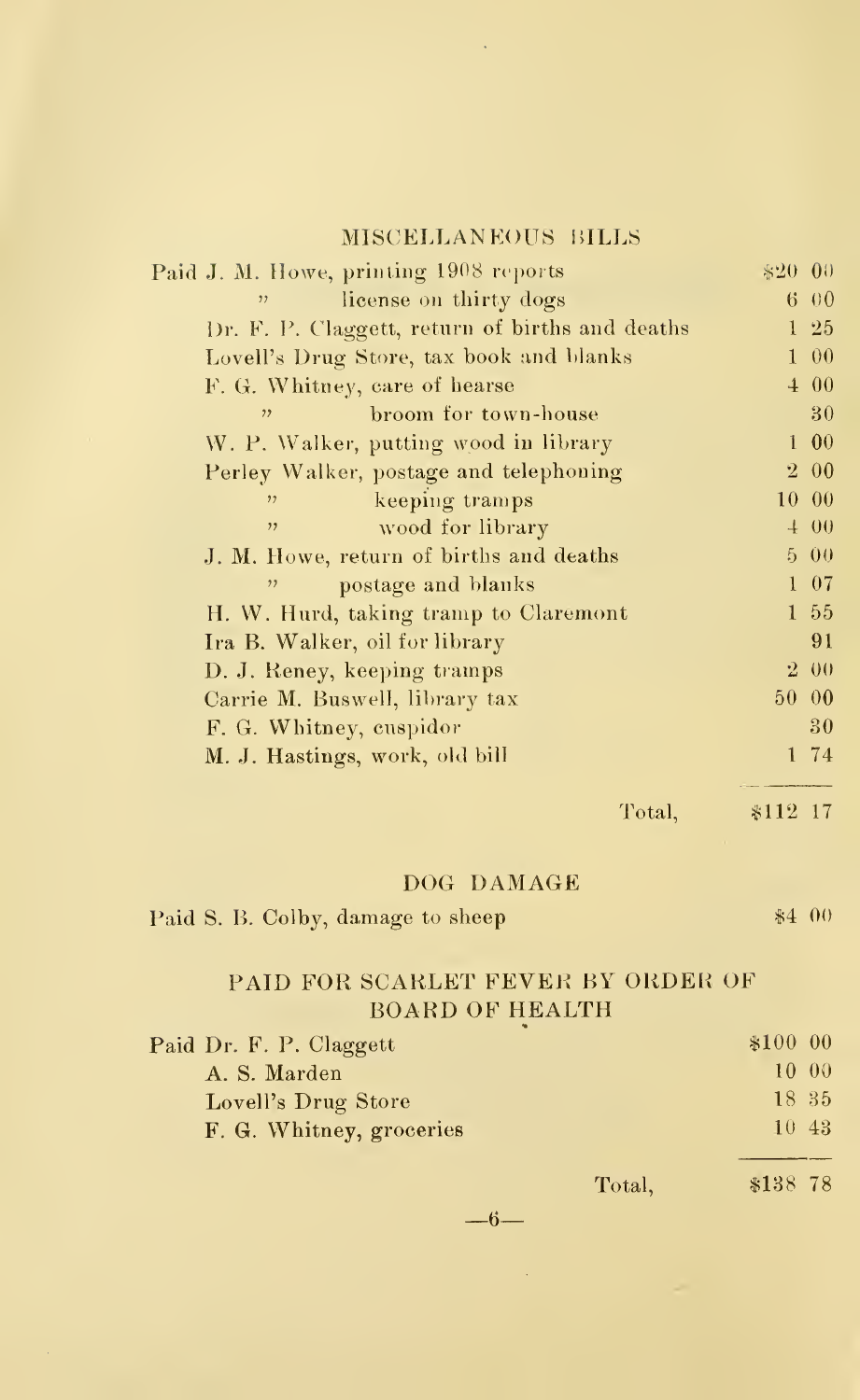| PAID ON FUNDS AND NOTES                      |             |      |
|----------------------------------------------|-------------|------|
| Paid G. H. Walker, note in full              | \$472 50    |      |
| Perley Walker, int. on Hayward fund          | 12 00       |      |
| Perley Walker, int. on Howe fund, two years  |             | 3 00 |
| Perley Walker, int. on Brown fund, two years |             | 9 00 |
| Daniel Ide, note in full                     | 209 00      |      |
| W. H. Howard, note in full                   | 522 50      |      |
| Total,                                       | $$1,228$ 00 |      |
| <b>TOWN OFFICERS</b>                         |             |      |
| Paid D. II. Currier, police                  | \$1000      |      |
| J. M. Howe, town clerk                       | 10 00       |      |
| J. M. Howe, librarian                        | 15 60       |      |
| Perley Walker, selectman                     | 30 00       |      |
| D. D. Thornton, selectman                    | 25 00       |      |
| D. J. Reney, selectman                       | 20 00       |      |
| Perley Walker, overseer of poor              | 10 00       |      |
| J. M. Hastings, tax collector                | 60 00       |      |
| W. H. Howard, town treasurer                 | 20 00       |      |
| school treasurer<br>, ,                      |             | 500  |
| supervisor<br>77                             |             | 2 50 |
| A. C. Thompson,<br>$^{\prime}$               |             | 2 50 |
| Perley Walker, member board of health        |             | 500  |
| H. W. Hurd, auditor                          |             | 100  |
| Total,                                       | \$216 60    |      |
| USE OF WATERING TROUGHS                      |             |      |
| Paid W. H. Miller                            | \$250       |      |
| D. H. Currier                                |             | 2 50 |
| W. O. Lewis                                  |             | 75   |
| Total,                                       | \$5 75      |      |
|                                              |             |      |

Ŷ,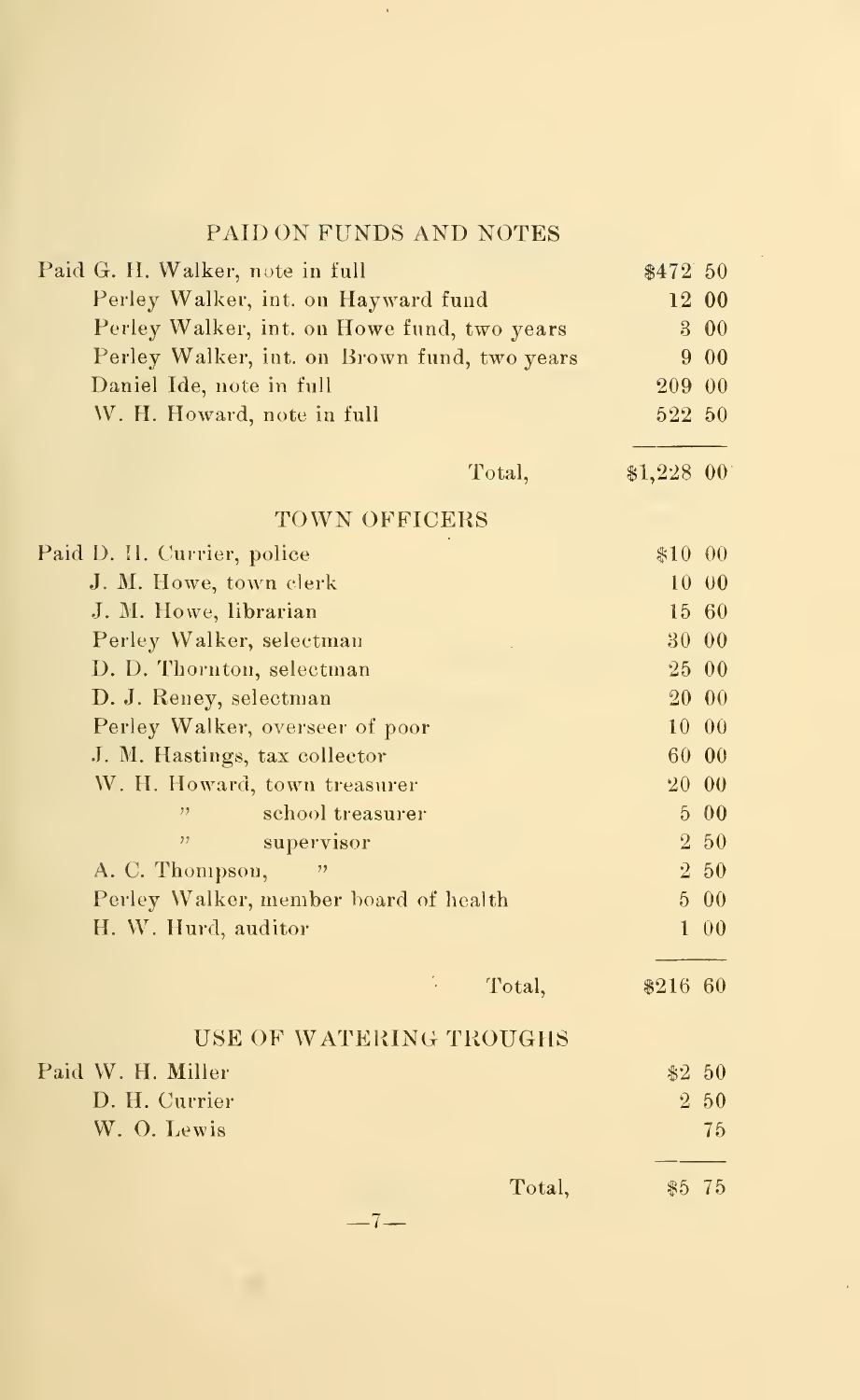|            | $$5,661$ 54 |
|------------|-------------|
| 461 94     |             |
|            | $440.00$ .  |
| 1,411 98   |             |
| 536 70     |             |
|            | 46 45       |
| $1,228$ 00 |             |
| 216 60     |             |
|            | 5 75        |
| 112 17     |             |
|            | 400         |
| 138 78     |             |
|            | 4,602 37    |
|            | \$1,059 17  |
|            |             |

Respectfully submitted,

WILLIAM H. HOWARD, Treasurer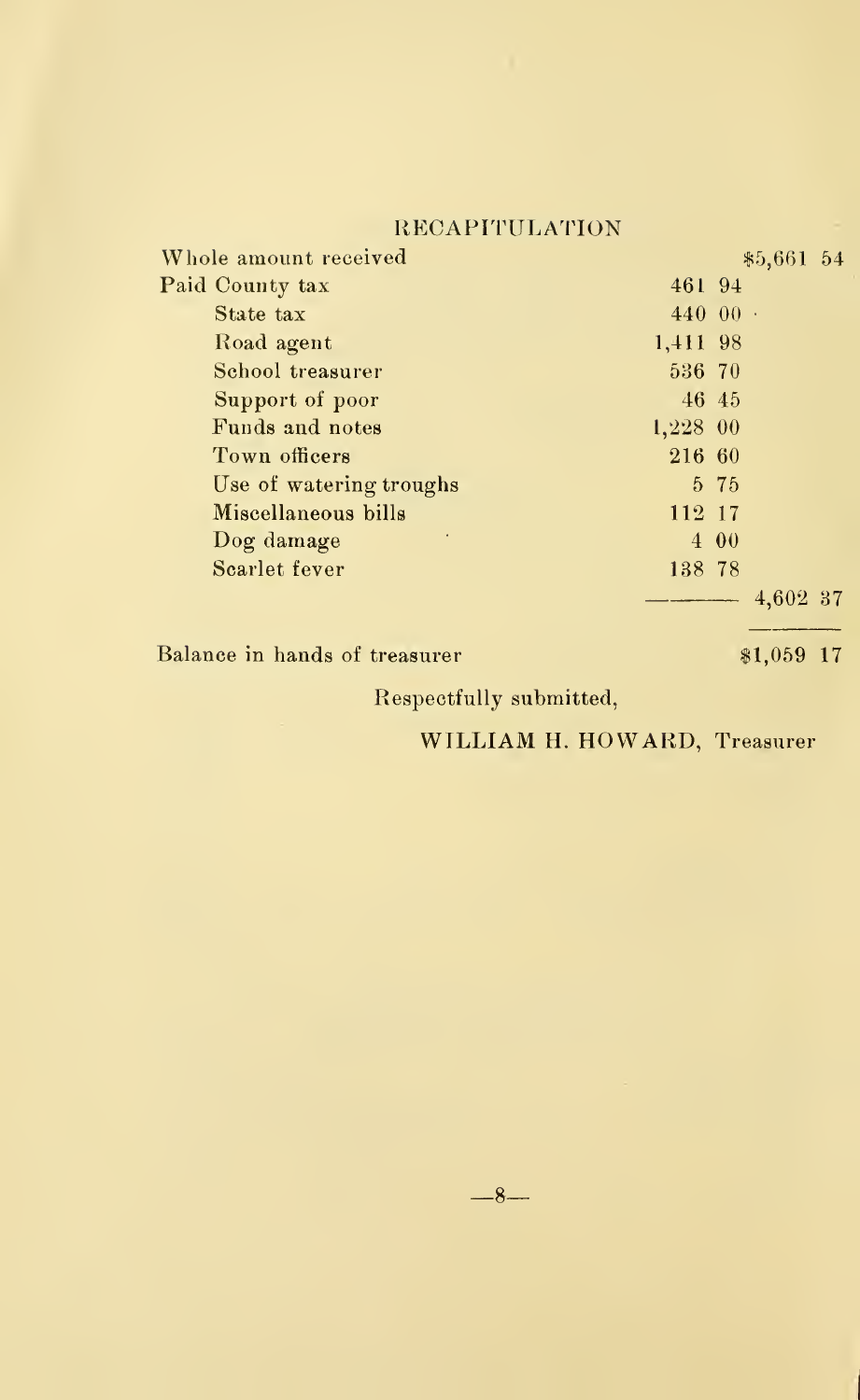### Road Agent's Report

| Paid J. B. Green, work on road        | \$572 00   |         |
|---------------------------------------|------------|---------|
| gas pipe and blacksmith bill          | 19 78      |         |
| F. G. Whitney, spikes, nails and zinc |            | 7 75    |
| J. C. Loverin, dynamite and fuse      | 16 00      |         |
| Sam Brooks, work on road              | 53 00      |         |
| V. W. Hastings                        | 88 11      |         |
| Eli Hall                              | 81 64      |         |
| Howard Sanborn                        | 34 50      |         |
| T. E. Whitehouse                      | 21 75      |         |
| Perley Rogers                         | 18 75      |         |
| A. C. Rogers                          | 69 13      |         |
| <b>Herbert Thornton</b>               |            | 21 75   |
| W.S. Heath                            |            | 28 25   |
| W. L. Howe, hardpan                   |            | 5 75    |
| Reney Bros., plank, railing and posts | 229 66     |         |
| <b>Warren Emerson</b>                 |            | 75      |
| Total,                                | \$1,269 57 |         |
| <b>SNOW BILL 1909-1910</b>            |            |         |
| Paid L. A. B. Smith, breaking road    |            | \$90    |
| J. B. Green                           |            | 60 50   |
| John Colburn                          |            | 8 70    |
| E. H. Ide                             |            | 11 41   |
| W. P. Walker                          |            | $5\,40$ |
| G. E. Bond                            |            | 11 25   |
| D. D. Thornton                        |            | 16 00   |
| H. F. Kimball                         |            | 26 25   |
| F. B. Pillsbury                       |            | $1\,50$ |
|                                       |            |         |

JAMES B. GREEN, Road Agent. —9—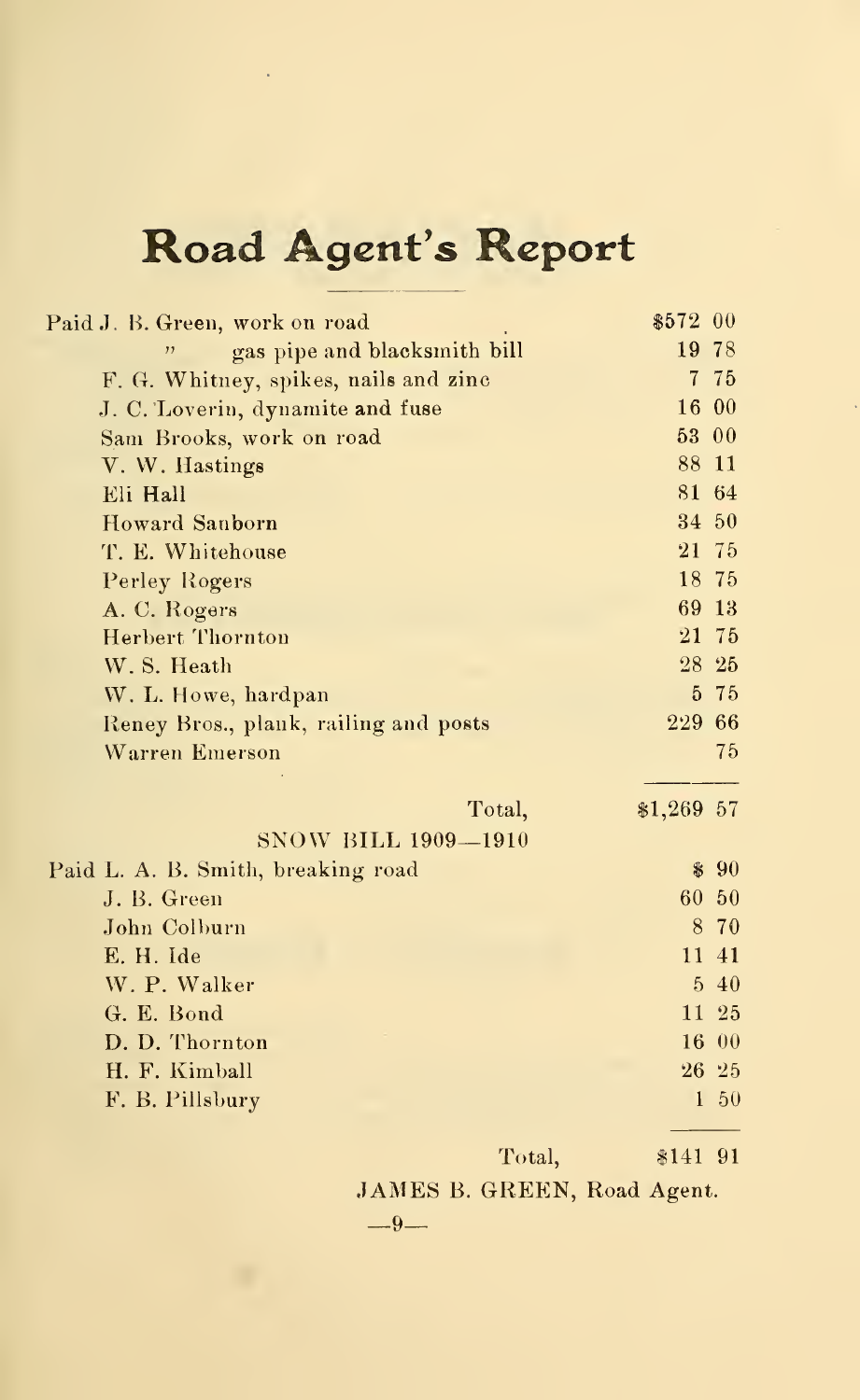# Agent's Report

#### Dunbar Hill Cemetery Fund

| Reed interest                   | \$12 00     |
|---------------------------------|-------------|
| Paid W. P. Walker, 2 days' work | \$3 00      |
| Perley Walker,                  | 3 00        |
| 4 hundred phosphate<br>22       | $6\quad00$  |
|                                 | $-$ \$12 00 |

PERLEY WALKER, Agent.

#### East Grantham Cemetery Fund

Received interest for two years  $$12 \t00$ Paid Green Pillsbury, mowing and raking cemetery \$4 00 Unexpended money in my hands 8 00  $-$ \$12 00

PERLEY WALKER, Agent.

#### Auditor's Report

Grantham, N. H., Feb. 16, 1910. <sup>I</sup> hereby certify that <sup>I</sup> have, on the above date, examined the accounts of the Selectmen, Overseer of the Poor, Treasurer and Road Agent, and find them eorrectly cast and properly vouched.

H. W. HURD, Auditor.

 $-10-$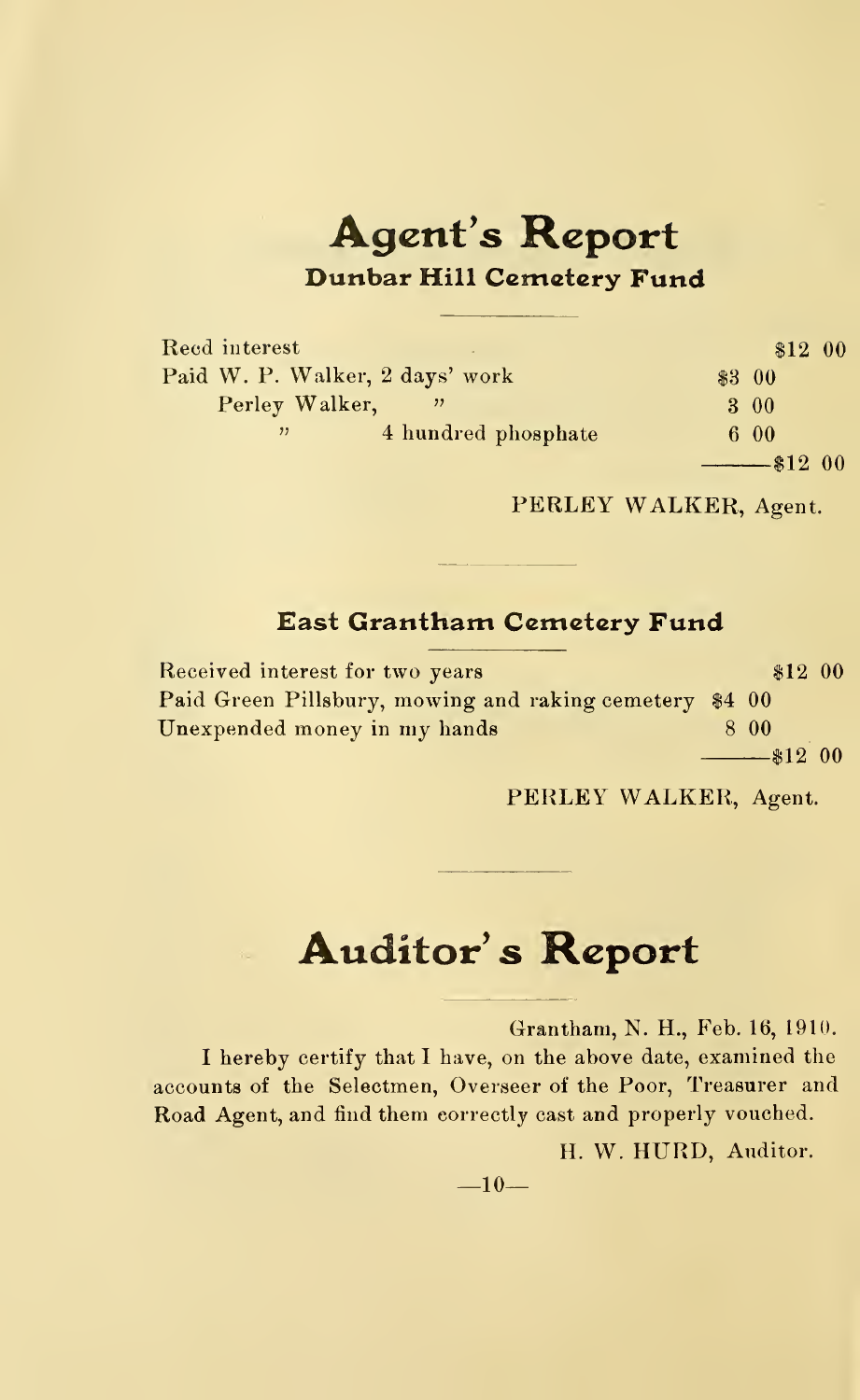#### Librarian's Report

| Books in library Feb. 15, 1909<br><b>A</b> | 1,370    |
|--------------------------------------------|----------|
| Books loaned during the year               | 735      |
| Average per week                           | 15       |
| Received for fines                         | $$2\;10$ |

JAMES M. HOWE, Librarian.

## Treasurer's Report

| \$<br>10 |                                     |                                 |
|----------|-------------------------------------|---------------------------------|
|          |                                     |                                 |
| 35       |                                     |                                 |
|          |                                     |                                 |
|          |                                     |                                 |
|          |                                     |                                 |
|          |                                     |                                 |
|          | $$45\ 05$<br>2 10<br>50 00<br>33 59 | \$97,15<br>$*34$ 04<br>$$63$ 11 |

#### CARRIE M. BUSWELL, Treasurer.

 $-11-$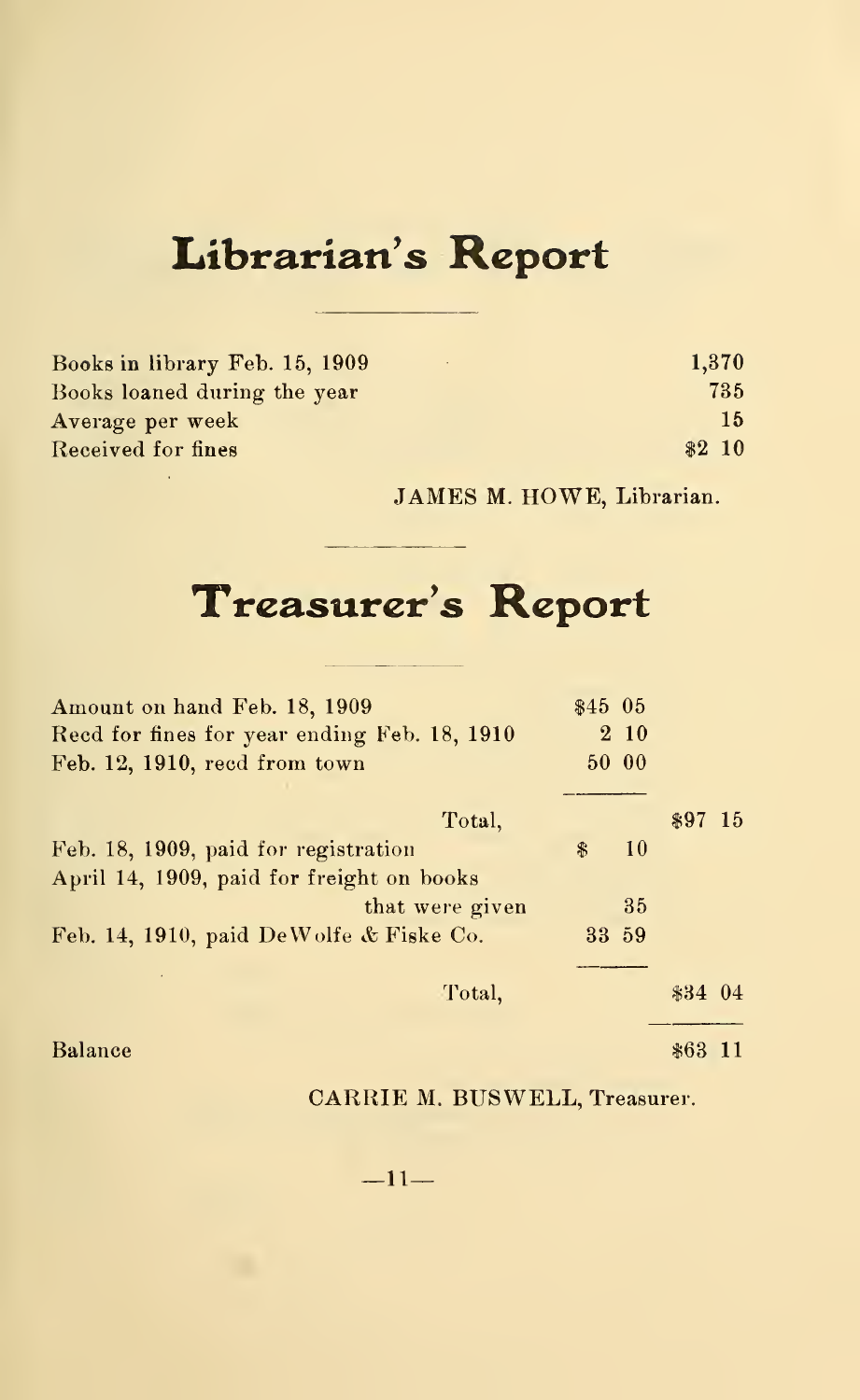# School Treasurer's Report

#### **RECEIPTS**

| Received of town treasurer                     |        | \$536 70 |          |
|------------------------------------------------|--------|----------|----------|
| <b>EXPENDITURES</b>                            |        |          |          |
| Paid Mary A. Nichols, teaching two teams       |        | \$15200  |          |
| Katherine M. Ide, teaching two terms and board |        | 171 00   |          |
| Marguerite A. Graves, teaching                 |        |          | 54 00    |
| Carrie M. Buswell, boarding teachers 24 weeks  |        |          | 72 00    |
| Bell Spiller, boarding teacher                 |        |          | 500      |
| Arthur A. Reney, 3 cords wood                  |        | έ÷,      | 900      |
| Ralph E. Howard, 3                             |        |          | 900      |
| Clyde B. Loiselle, janitor work                |        |          | $1 - 50$ |
| Ray Hastings,<br>77                            |        |          | 1,50     |
| H. F. Kimball, sawing wood                     |        |          | $1\ 50$  |
| Allen Walker, work on wood                     |        |          | $1\,20$  |
| Chas. P. Howe, janitor work, etc.              |        |          | 6 50     |
| Richard Hurd, janitor work                     |        |          | 45       |
| H. W. Hurd, member of school board             |        | 15 00    |          |
| Meora E. Loverin,                              |        |          | 10 00    |
| Perley Walker,<br>, ,                          |        |          | 500      |
| H. M. Hurd, truant officer                     |        |          | 300      |
|                                                | Total, | \$517 65 |          |
| FOR SCHOOL SUPPLIES                            |        |          |          |
| Paid J. M. Howe, paper                         |        | *6 78    |          |
| F. G. Whitney, supplies                        |        |          | 2 38     |
| H. W. Hurd, telephoning, express and postage   |        |          | 4 74     |
| Hurd & Bronson, supplies                       |        |          | $5\,15$  |
|                                                | Total, | \$19 05  |          |
| $-12-$                                         |        |          |          |
|                                                |        |          |          |

V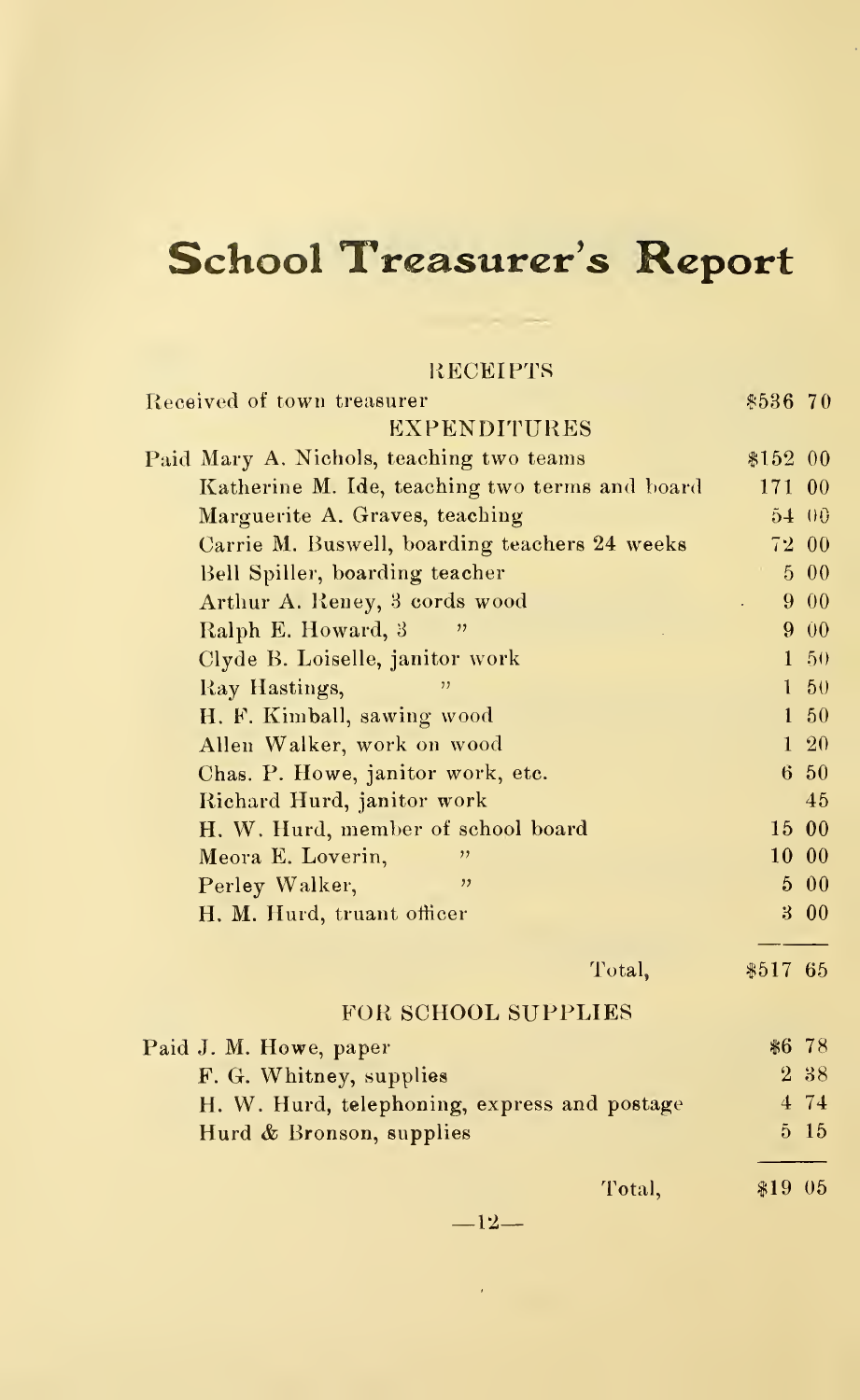#### RECAPITULATION

| \$536 70 |
|----------|
| \$517 65 |
| 19 05    |
|          |

Whole amount paid out  $$536\,70$ 

Respectfully submitted,

WILLIAM H. HOWARD, Treasurer.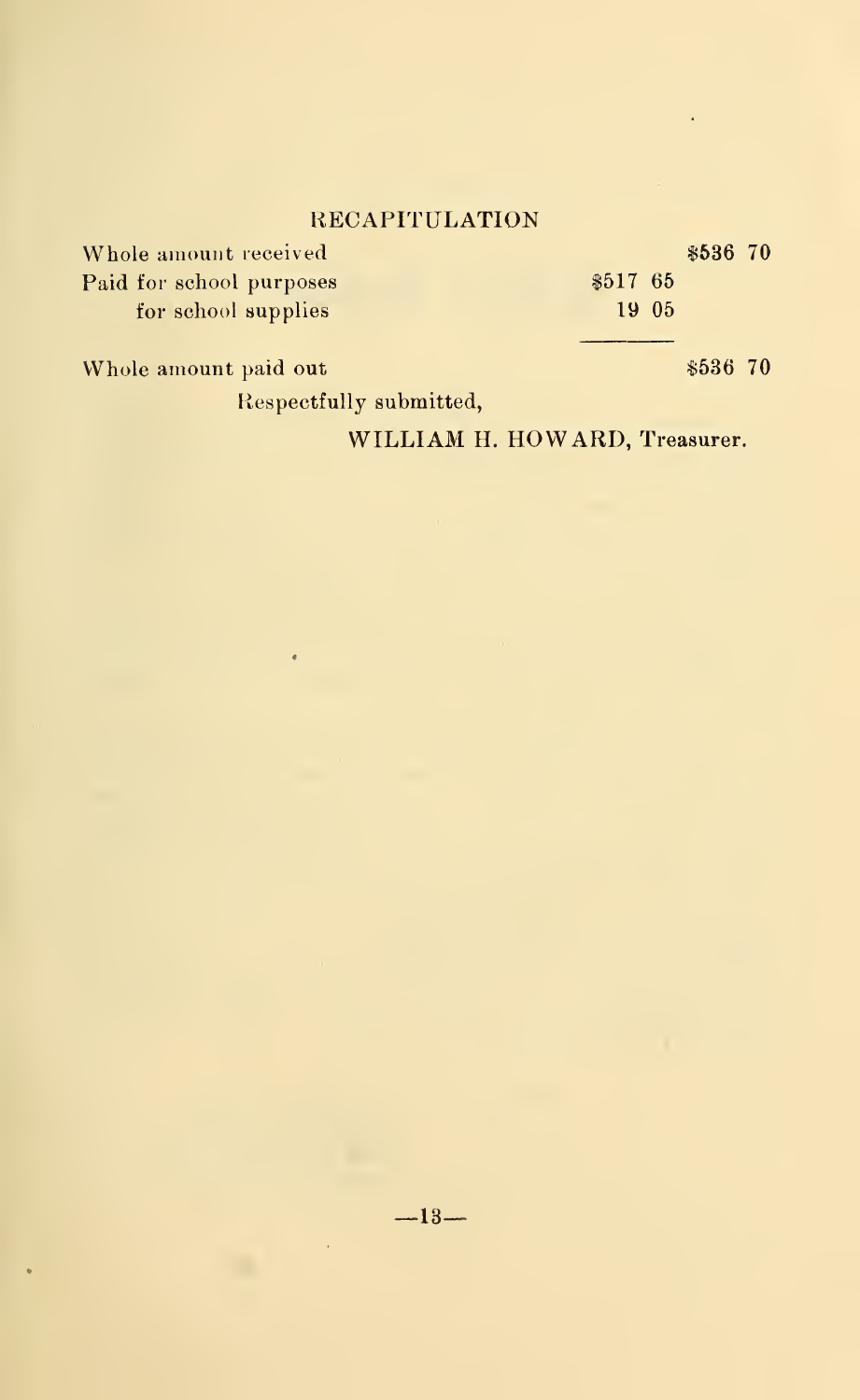#### School Report

Last spring the Hoard of Education decided that the small number of pupils at the village did not warrant continuing the two grades as separate schools. They were combined, and Miss Mary A. Nichols, a normal graduate, was secured as teacher. In December Miss Nichols resigned on account of ill health, and Miss Marguerite A. Graves was secured to finish the school year. In this district we have had twenty-seven weeks school.

At North Grantham, however, there have been only twentytwo weeks. This unfortunate showing is due in large part to the epidemic of scarlet fever in the district last spring. Miss Katherine M. Ide taught the entire year.

We believe that these teachers have shown themselves to be above the average in ability and training, that all have given conscientious service, and that our schools today are in as good condition as we can hope to have them without skilled supervision. So far we have been unable to carry out the expressed will of the district to unite in a supervisory district, but we hope that it may be satisfactorily arranged the coming year. Supervision, in our opinion, would be the best remedy for the poor attendance to which your attention has been repeatedly called, would save in the purchase and care of text books and supplies, besides adding immeasurably to the efficiency of our schools.

Respectfully submitted,

HENRY W. HURD. MEORA E. LOVERIN. PERLEY WALKER.

 $-14-$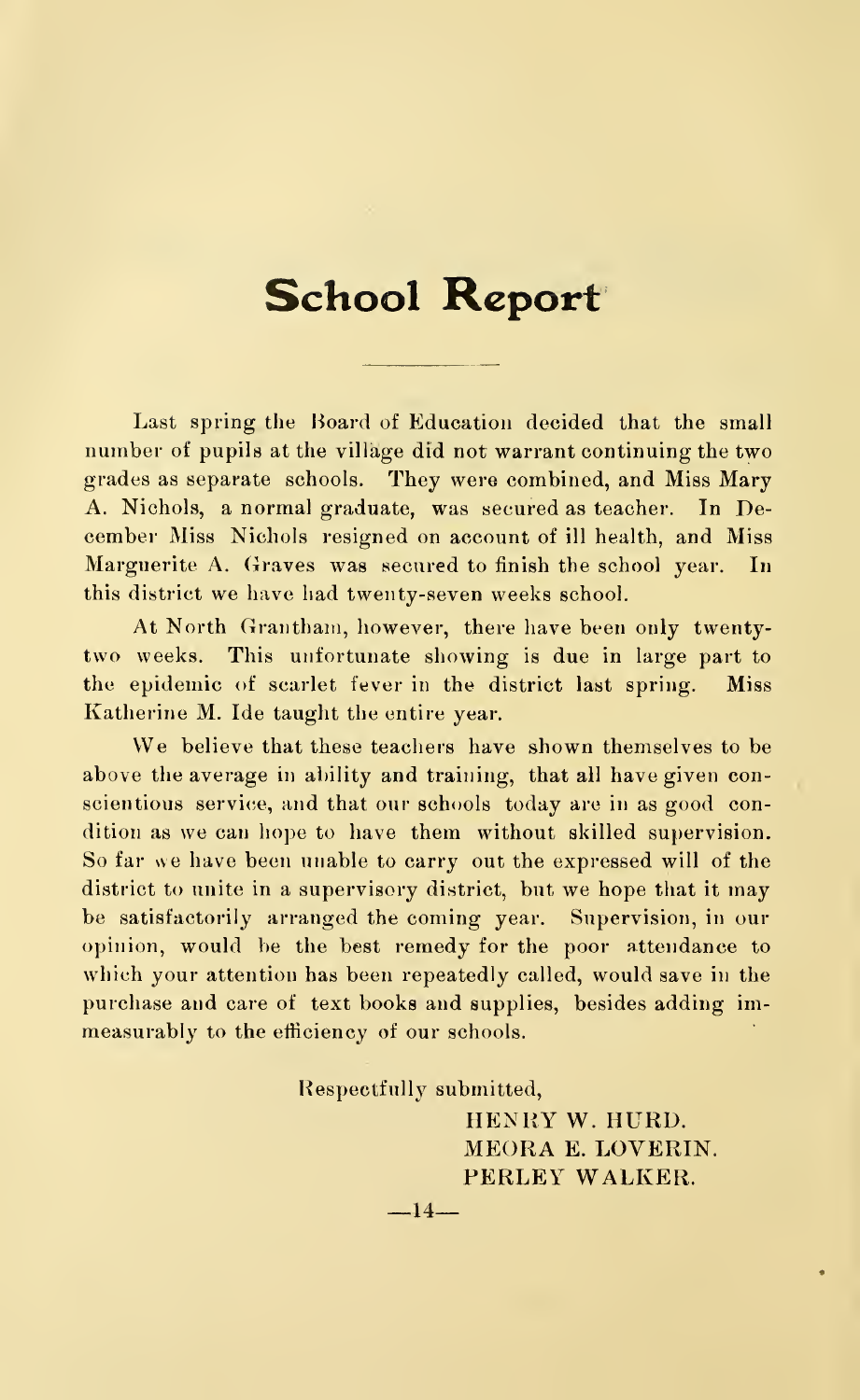$\sigma_{\rm{max}}$ 

 $\Delta \sim$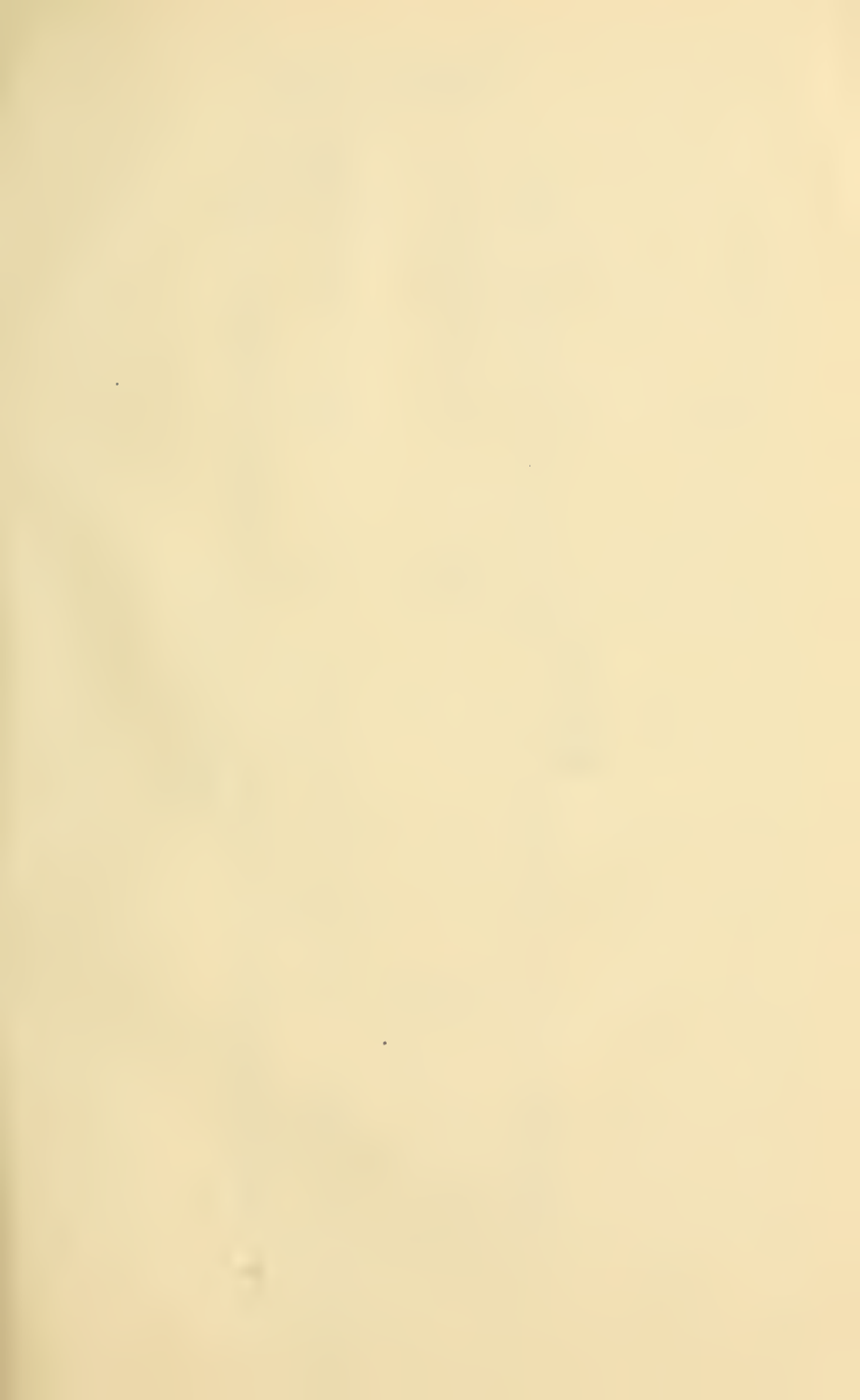Registered in the town of Grantham, N. H., for the year ending December 31, 1909.

| 980<br>етепом                                                                                                                                     | 53 30                                                                                                                                                                           |
|---------------------------------------------------------------------------------------------------------------------------------------------------|---------------------------------------------------------------------------------------------------------------------------------------------------------------------------------|
| Residence of Occupation of Birthplace of Birthplace of $\frac{3}{5}$<br>Parents. Father. Father. Father. Mother. $\frac{2}{5}$<br>B <sub>df</sub> | Nova Scotia Nova Scotia2738<br>St. Ste'h'n NB   Grantham 8434<br>Hanover 45 42<br>Bangor, Me. 25 19                                                                             |
|                                                                                                                                                   | Grafton                                                                                                                                                                         |
|                                                                                                                                                   |                                                                                                                                                                                 |
|                                                                                                                                                   |                                                                                                                                                                                 |
|                                                                                                                                                   |                                                                                                                                                                                 |
|                                                                                                                                                   |                                                                                                                                                                                 |
|                                                                                                                                                   |                                                                                                                                                                                 |
|                                                                                                                                                   |                                                                                                                                                                                 |
|                                                                                                                                                   |                                                                                                                                                                                 |
|                                                                                                                                                   |                                                                                                                                                                                 |
|                                                                                                                                                   |                                                                                                                                                                                 |
|                                                                                                                                                   |                                                                                                                                                                                 |
|                                                                                                                                                   |                                                                                                                                                                                 |
|                                                                                                                                                   | Grantham  Rumer  Nova<br>Laborer  St. Ste'l'h<br>Stage Driver (roydon)<br>Stage Driver (roydon)                                                                                 |
|                                                                                                                                                   |                                                                                                                                                                                 |
|                                                                                                                                                   |                                                                                                                                                                                 |
|                                                                                                                                                   |                                                                                                                                                                                 |
| 10 10 los                                                                                                                                         | ənid                                                                                                                                                                            |
|                                                                                                                                                   |                                                                                                                                                                                 |
| Maiden Name of                                                                                                                                    | Anna A. Butcher<br>Helen Dunbar                                                                                                                                                 |
|                                                                                                                                                   | Caroline Mason.<br>Sadie Pe coy<br>Laura Crockett.                                                                                                                              |
| Mother,                                                                                                                                           |                                                                                                                                                                                 |
|                                                                                                                                                   |                                                                                                                                                                                 |
|                                                                                                                                                   |                                                                                                                                                                                 |
|                                                                                                                                                   |                                                                                                                                                                                 |
|                                                                                                                                                   | Norman C. Thornton<br>William J. Reid<br>ilbur Merrill                                                                                                                          |
| Name of Father.                                                                                                                                   | Willis Hastings<br>Loyal Barton                                                                                                                                                 |
|                                                                                                                                                   |                                                                                                                                                                                 |
|                                                                                                                                                   |                                                                                                                                                                                 |
|                                                                                                                                                   |                                                                                                                                                                                 |
|                                                                                                                                                   |                                                                                                                                                                                 |
| <b>Color</b>                                                                                                                                      | щм                                                                                                                                                                              |
| blidə 10.0%                                                                                                                                       |                                                                                                                                                                                 |
| Living                                                                                                                                            |                                                                                                                                                                                 |
| $\ddot{\rm o}$                                                                                                                                    | ÐХIА<br>TГ                                                                                                                                                                      |
|                                                                                                                                                   |                                                                                                                                                                                 |
| Sex.                                                                                                                                              |                                                                                                                                                                                 |
|                                                                                                                                                   |                                                                                                                                                                                 |
|                                                                                                                                                   |                                                                                                                                                                                 |
|                                                                                                                                                   |                                                                                                                                                                                 |
|                                                                                                                                                   |                                                                                                                                                                                 |
| $(i$ f $i$ ny.)                                                                                                                                   |                                                                                                                                                                                 |
| Name of child                                                                                                                                     |                                                                                                                                                                                 |
|                                                                                                                                                   |                                                                                                                                                                                 |
|                                                                                                                                                   |                                                                                                                                                                                 |
| hte<br><b>909.</b>                                                                                                                                | Mar. 14 (maionin' pinipine). female<br>veja: 15 (maionin' pinipine). (maionin' pinipine).<br>veja: 24 (maionin' pinipine). (maionin' pinipine).<br>och: 24 (maionin' pinipine). |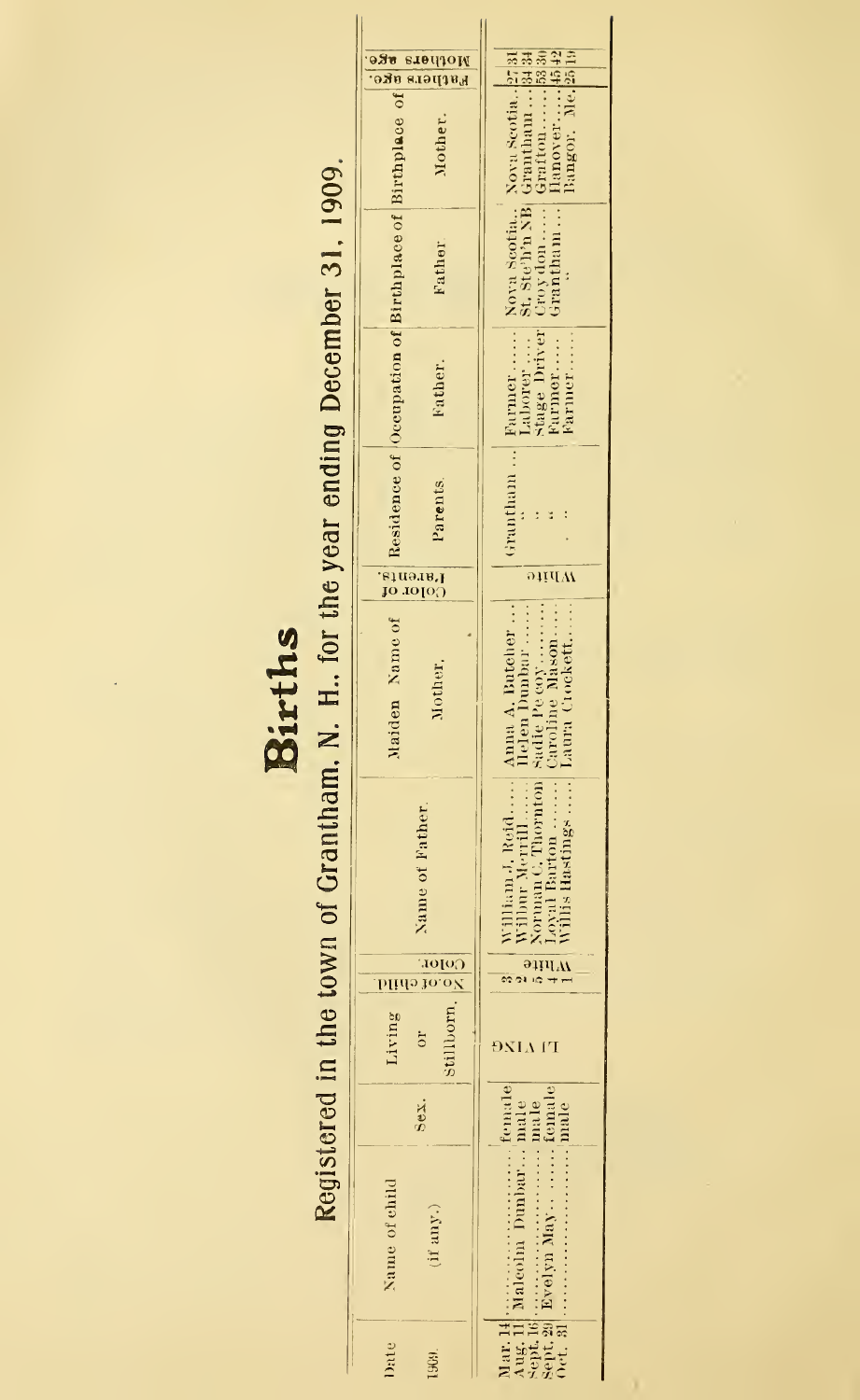# Marriages

# Registered in the town of Grantham, N. H., for the year ending December 31, 1909.

| of person by whom<br>and Official Station<br>Name, Residence<br>Married                      | 1 Rev. Perley C. Grant<br>Newport.                                          | Rev. F. P. Sawyer,<br>Grantham                                                            | 2 Rev. C. H. Farnsw'th,<br>Haverhill<br>Lebanon<br>Rev. J. E. Whitley,                                                          | Rev. W. G. Ripley,<br>Grantham                                   | Newport.<br>Rev. J. H. Blackb'n,                                          |
|----------------------------------------------------------------------------------------------|-----------------------------------------------------------------------------|-------------------------------------------------------------------------------------------|---------------------------------------------------------------------------------------------------------------------------------|------------------------------------------------------------------|---------------------------------------------------------------------------|
| 'ON<br>nar.<br><b>JO</b><br>Occupation.                                                      | Shoemaker.<br>Housewife.<br>Housewife<br>Furmer                             | $F_{\rm{a}111}$ and $F_{\rm{a}111}$<br>Housewife.<br>$\text{Liloover} \dots$<br>Housewife | Stage Driver<br>Housekeeper<br>Housekeepen<br>$\mathbb{F}$ urmer $\cdots$<br>$\text{Farmer.} \dots$<br>Farmer                   | $\overline{\mathcal{C}}$<br>.<br>Farmer<br>.                     | Cotton Ginns<br>Housekeep'r<br>Farmer<br>Housekeeper<br>                  |
| <b>Birthplace of</b><br>Parents,                                                             | Nova Scotia<br>Bangor, Me<br>Grantham                                       | Liverp'l Eng<br>Croydon.<br>Enfield                                                       | Burlingt'n Vt<br>Colebrook<br>Grantham<br>Windsor,<br>Krrol                                                                     | Belfast, Ir.<br>$G$ rafton<br>Scotland.<br>                      | Marion, Mass<br>P'oviden'eRI<br>Springfield.<br>Grafton.                  |
| Name of Parents,                                                                             | James M. Hastings.<br>Annie M. Holley<br>Jennie A. Leavitt<br>John Crockett | Clarence O. Barton<br>Frank E. Hastings<br>Ella M. Angell<br>$_{\text{Lacy L.}$ Hanley    | Norman C. Thornt'n<br>John C. Aldrich.<br>Florence Nye<br>Eugene Beecher<br>James Gilmore<br>Mae Little<br>Jara Root            | Emma Croeker<br>Lorenzo Wright<br>Almira Sleeper.<br>Peter Pecoy | Cyrus A. Thompson<br>Edwin F. Briggs<br>Arabella Wright.<br>Helen M. Luce |
| each.                                                                                        | Grantham                                                                    | Croydon.                                                                                  | Burlingt'n Vt<br>Fairlee, Vt<br>Grantham<br>Millsfield.                                                                         | Bangor, Me<br>Grafton                                            | Newport.                                                                  |
| Residence of $\frac{2}{9}$ $\frac{8}{9}$ (becupation of Birthplace of<br>Groom und<br>Bride. | Housework<br>Farmer                                                         | Housework   Grantham<br>Teamster                                                          | Housework.<br>Farmer<br>$\left  \frac{18}{4} \right $ Teacher<br>Farmer                                                         | Farmer<br>Domestic.                                              | Housekceper Mystic, Ct.<br>Farmer                                         |
| <u> Color</u><br>Age i<br>ĮΟ<br>$\overline{a}$                                               |                                                                             | $\frac{1}{2}$<br>35                                                                       |                                                                                                                                 | 33                                                               | 35                                                                        |
| each at time E<br>of marriage                                                                | $G$ rantham $\ldots$  25 <br>Newport  18                                    | Grantham <sup>23</sup><br>$\ddot{\phantom{0}}$                                            | $\frac{1}{2}$<br>h,<br>Grantham<br>Montana.<br>Landaff                                                                          | Grantham 32<br>$\ddot{\phantom{0}}$                              | Bridgew'r Ms 26<br>ž                                                      |
| Place of   Name and Surname of<br>Groom and Bride                                            | Jan. 23 Newport Willis L. Hastings<br>Laura B. Crockett                     | Feb. 13 Grantham Ralph R. Barton<br>Lora B. Hastings                                      | $\ddot{\cdot}$<br>July I7 Lebanon Herbert Thornton<br>Grace May Gilmore.<br>May 19 Woodsvi'e Van A. Aldrich<br>Ruth H. Beccher. | Aug. 4 Grantham Henry E. Pecoy<br>Ada B. Wright.                 | Edith M. Briggs<br>Aug. 25 Sunapee    Arthur C. Thompson                  |
| Marringe.                                                                                    |                                                                             |                                                                                           |                                                                                                                                 |                                                                  |                                                                           |
| Date<br>1909.                                                                                |                                                                             |                                                                                           |                                                                                                                                 |                                                                  |                                                                           |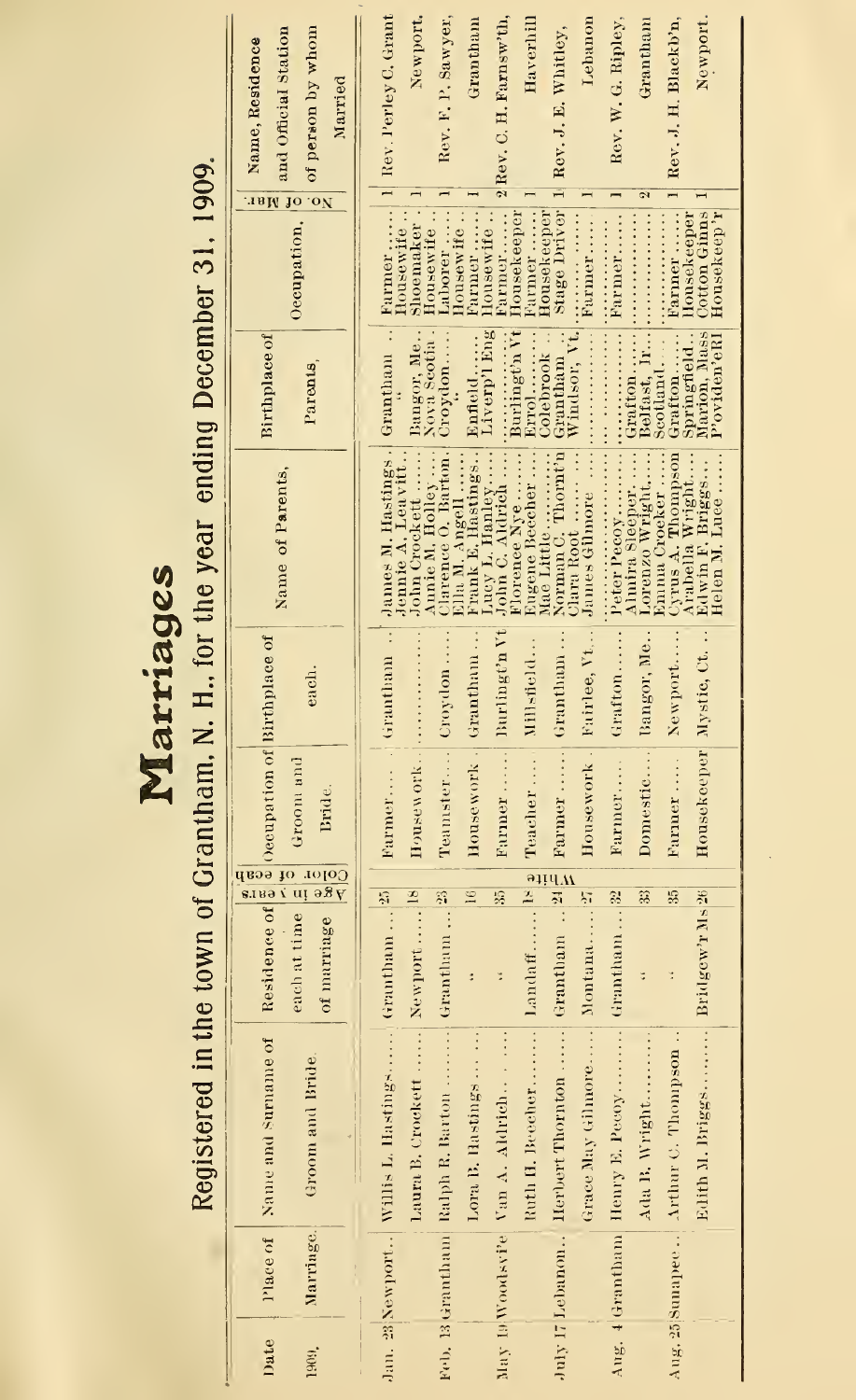Deaths

Registered in the town of Grantham, N. H., for the year ending December 31, 1909.

| Maiden Name of             | Mother.                                                      | Jaria E. Howe<br>Naomi Sargent<br>Ada Kinsley<br>Betsey A. Jewel.<br>Annie Hayward<br>Lucinda Morey<br>Florinda Buell.<br>sadie Pecor                                                                                                                                                                                                                       |
|----------------------------|--------------------------------------------------------------|-------------------------------------------------------------------------------------------------------------------------------------------------------------------------------------------------------------------------------------------------------------------------------------------------------------------------------------------------------------|
|                            | Name of Father.                                              | AlphonseLebrecque Lamina McCleod<br>Norman Thornton<br>Wm. H. Hambly<br>Springfield.   Byron Pillsbury.<br>Carlton Barton<br>Nicholas Shaw<br>John L. Spiller<br>Willard Clough<br>Nell Whitaker<br>James Wright.                                                                                                                                           |
| Birthplace of              | Mother.                                                      | Easton, Mass<br>$\begin{array}{l} \texttt{English} \dots \\ \texttt{Grant} \texttt{han} \dots \end{array}$<br>Grantham<br>Newport<br>Grafton<br>$sum 0$ .<br>.                                                                                                                                                                                              |
| Birthplace of              | Father.                                                      | England<br>Easton, Mass<br>Croydon<br>$Crop$ don<br>Vermont<br>Croydon<br>Claremont<br>Plainfield<br>$\overline{\phantom{a}}$                                                                                                                                                                                                                               |
|                            | Occupation                                                   | $Housekeeper[\ldots, \ldots]$<br>Housewife<br>Housekeeper.<br>.<br>Blacksmith<br>Farmer<br>Housewife                                                                                                                                                                                                                                                        |
| рэморім<br>11 H            | single,                                                      | ≅∞                                                                                                                                                                                                                                                                                                                                                          |
|                            | Color.<br>$x \theta S$                                       |                                                                                                                                                                                                                                                                                                                                                             |
| Place of                   | Birth.                                                       | $\begin{array}{l} \text{Nonthfield with}\\ \text{Manelester},\text{Mz} \\ \text{Conydon},\dots,\text{Mz} \\ \text{Enguad},\dots,\text{Mz} \end{array}$<br>New York  f<br>Springfield f<br>$G$ rantham<br>Croydon<br>England<br>Frantham                                                                                                                     |
| Age.                       | $\overline{\text{arg}}$<br>sy <mark>uo</mark> n<br>$R$ 681.8 | $\frac{691}{520}$<br>39 11<br><b>P</b>                                                                                                                                                                                                                                                                                                                      |
| <b>Name</b> and Surname of | the Deceased                                                 | I housky could be short the face collection<br>Arabella Thompson<br>Florinda Colby<br>Hannah S. Bond<br>Alphonse E. Lebrecque<br>$\begin{array}{ c c } \hline \text{Mary E. Hastings.} & \dots \\ \hline \text{Ella Pillsbury.} & \dots \end{array}$<br>Elmer A. Spiller<br>George Byron Barton<br>Lucy Hastings<br>Leonard F. Shaw<br>${\rm Infant}\ldots$ |
| Place of                   | Death                                                        | May 15 Manch'str<br>May 22 Grantham<br>May 29 N. Hamp'n<br>June 27 Grantham<br>Oct. 18 Grantham<br>Jan. 27 Grantham<br>ept.26 Plymo'th                                                                                                                                                                                                                      |
| Date                       | 1909.                                                        | Aug.<br>Sept.<br>Nov.                                                                                                                                                                                                                                                                                                                                       |

I hereby certify that the foregoing records are correct to the best of my knowledge and belief,

JAMES M. HOWE, Town Clerk.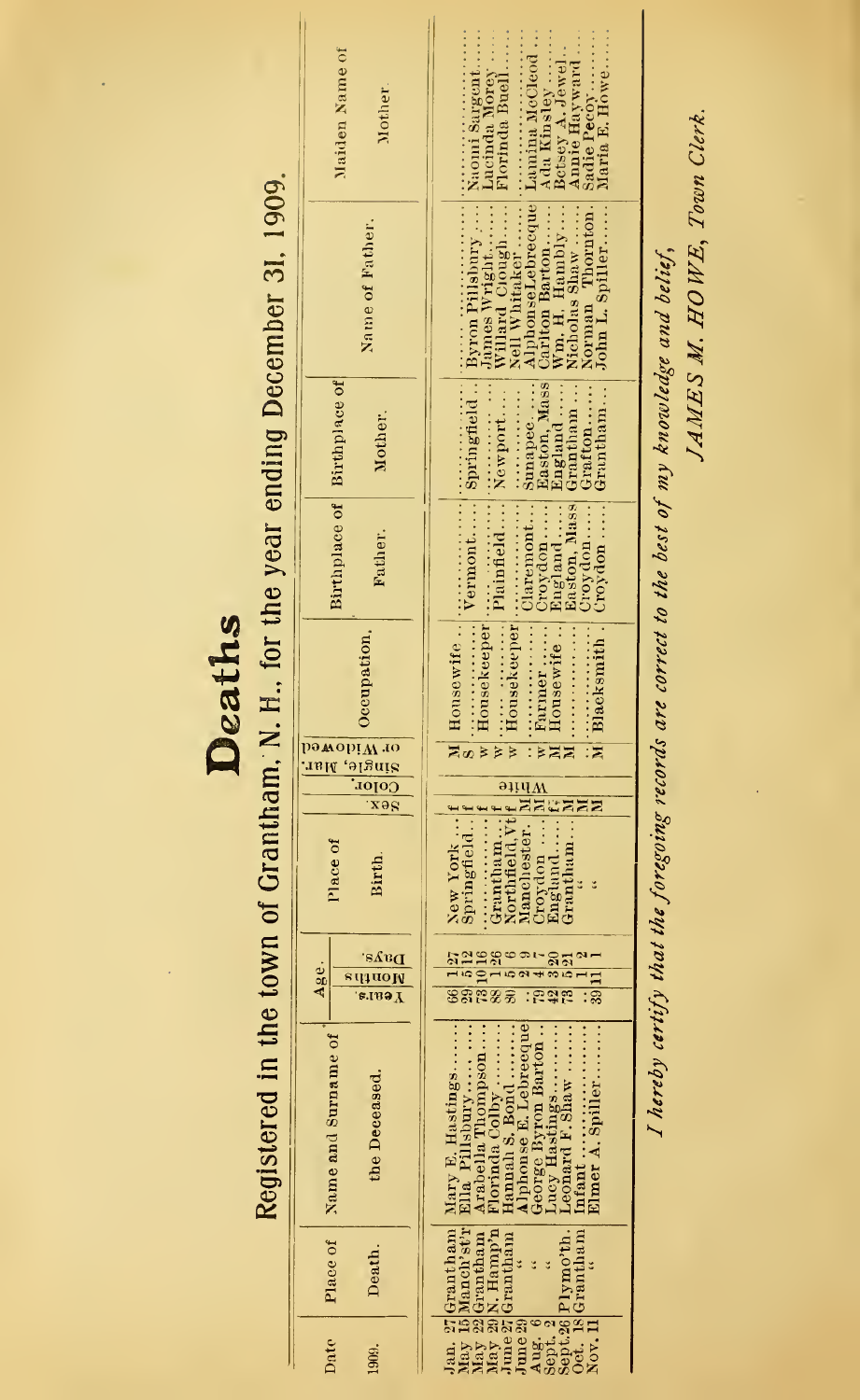Our Soda Fountain can pro duce the most delightful, cool and refreshing drinks you can get anywhere about town. You don't know what a treat you're missing if you haven't patron ized it. We prepare our syrups with

Our Delicious

oonnuu

Tried

Have

You

the greatest care and they are always pure and fresh. We know just the right way to mix sodas too.

All the regular flavors; and fancy drinks of our own. Drink some to-day.

# **A** Satisfied SODA? <u>Customer</u>

Is one who gets what he wants, when he wants it, as he wants it.

Our stock comprises everything in the cigar family from cheroots to the finest domestic and imported brands — mild,<br>medium or strong.

We always keep our stock complete.

Every member of our cigar family is kept in perfect condition by our modern cigar cases.

We make satisfied customers.

Lovell's Drug Store, Newport, New Hampshire.